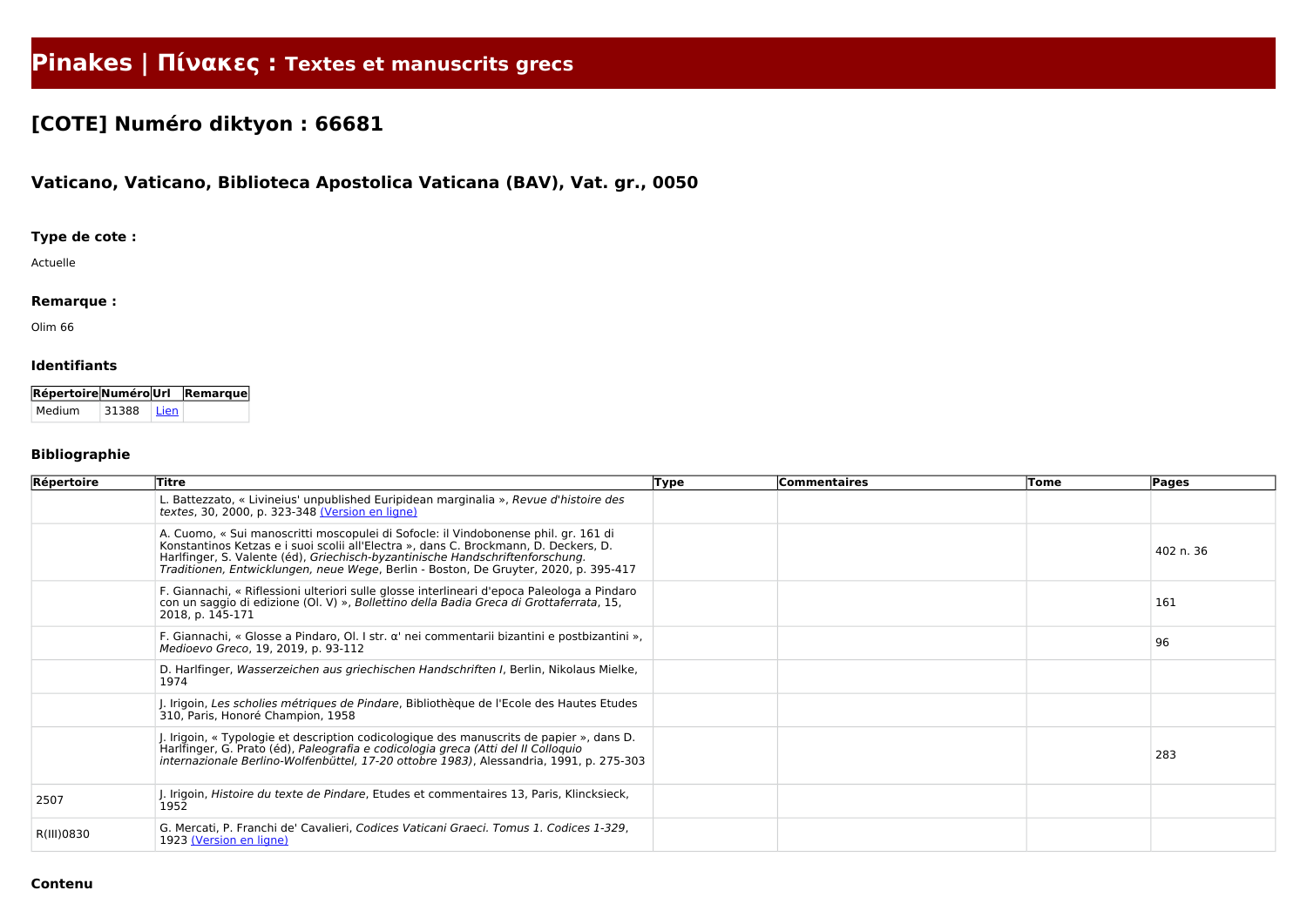| Numéro | <b>Folios</b> | Siècle | <b>Date</b> | <b>Support Principal</b> | <b>Remarque</b>                                                       | Copistes, Possesseurs & Autres Révision |
|--------|---------------|--------|-------------|--------------------------|-----------------------------------------------------------------------|-----------------------------------------|
|        | 001-231       | 14     |             | Papier                   | les ff. 1-3, 84-89,<br>187-194 ont été restauré<br>au début du XVe s. |                                         |

#### **Témoins (14)**

| Folios   | <b>Auteur</b>            | <b>Oeuvre</b>                              | Identifiant | Recension<br>ou partie | <b>BHG</b> | Date Lit. | Siècle | Date | <b>Commentaire</b>                                                                                                                                                                                                                                                                          | Contenu | Rev. | <b>Biblio.</b>       |
|----------|--------------------------|--------------------------------------------|-------------|------------------------|------------|-----------|--------|------|---------------------------------------------------------------------------------------------------------------------------------------------------------------------------------------------------------------------------------------------------------------------------------------------|---------|------|----------------------|
| 003-33v* | Euripides                | Hecuba                                     |             |                        |            |           | 14     |      | Praemittuntur<br>$(f. 1)$ poetae<br>uita ex Suida (1<br>Westermann),<br>de imagine<br>(περὶ είδώλου)<br>et (f. 1ν) uita<br>altera ; cum<br>glossis interlin.<br>et scholiis                                                                                                                 |         |      | $\bullet$ R(III)0830 |
| 033v-51  | Euripides                | Orestes                                    |             |                        |            |           | 14     |      | Praemittuntur<br>hypothesis et<br>index<br>personarum                                                                                                                                                                                                                                       |         |      | $\bullet$ R(III)0830 |
| 051v-80* | Euripides                | Phoenissae                                 |             |                        |            |           | 14     |      | Praemittitur<br>hypothesis et<br>index<br>personarum;<br>cum glossis<br>interlin. et<br>scholiis                                                                                                                                                                                            |         |      | $\bullet$ R(III)0830 |
| 080      | Artemidorus<br>Tarsensis | Distichon De<br>Collectione<br>Bucolicorum |             |                        |            |           | 14     |      |                                                                                                                                                                                                                                                                                             |         |      |                      |
| 081-91*  | Theocritus<br>poeta      | Idyllia                                    |             |                        |            |           | 14     |      | Idyllia I, II (a<br>uersu 49); III-VI,<br>cum scholiis;<br>praemittuntur<br>(g. 80) pauca<br>de bucolicis<br>(quporum<br>Artemidori<br>epigramma) et<br>(f. 80v)<br>hypothesis,<br>uitae poetae et<br>hypothesis in<br>Idyll. I ; reliqua<br>argumenta<br>singulis idyllis<br>praefixa sunt |         |      | $\bullet$ R(III)0830 |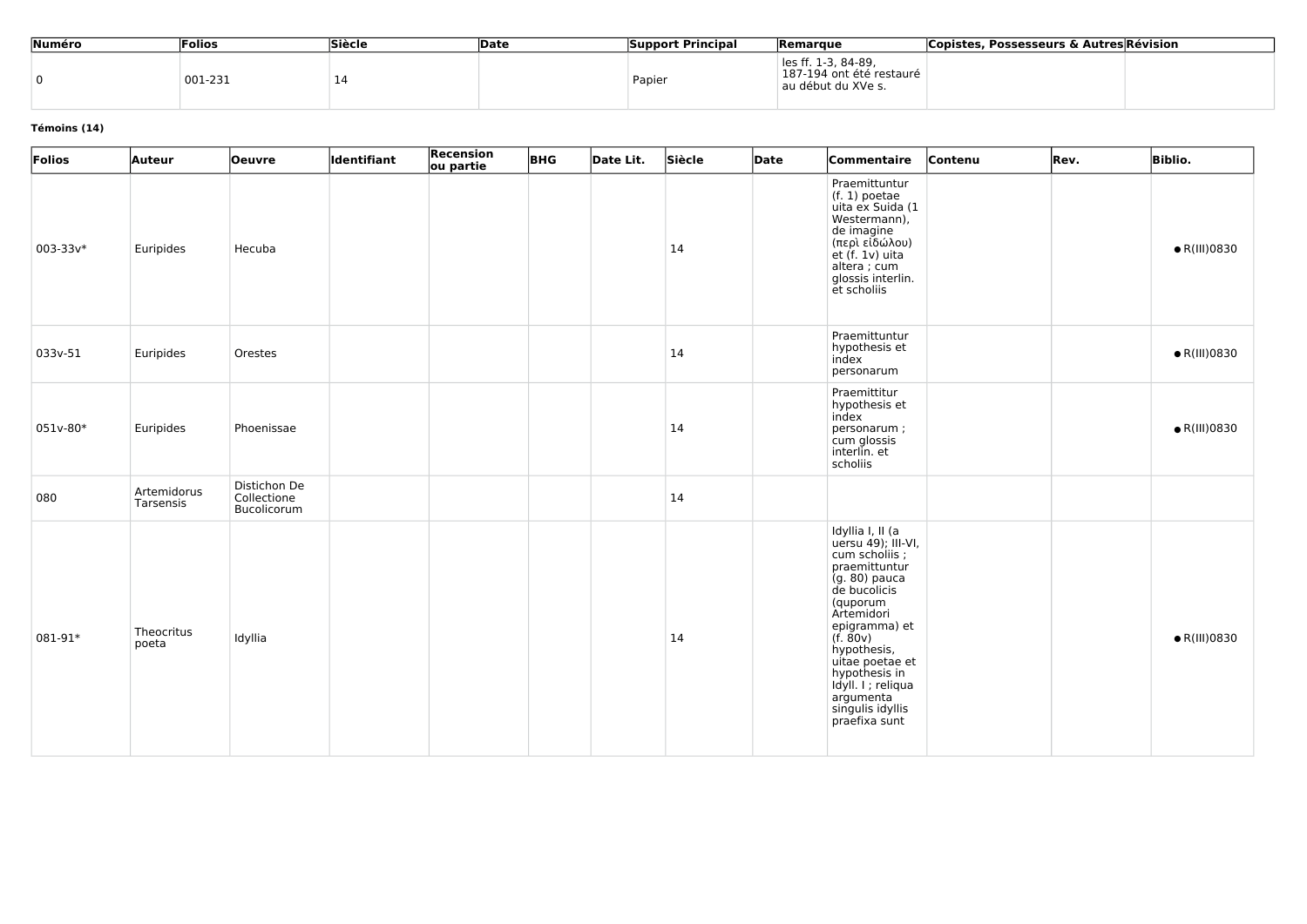| Folios      | Auteur                            | <b>Oeuvre</b>                               | Identifiant | Recension<br>ou partie | <b>BHG</b> | Date Lit. | Siècle | Date | Commentaire                                                                                                                                                                               | Contenu | Rev. | <b>Biblio.</b>       |
|-------------|-----------------------------------|---------------------------------------------|-------------|------------------------|------------|-----------|--------|------|-------------------------------------------------------------------------------------------------------------------------------------------------------------------------------------------|---------|------|----------------------|
| 092-116*    | Sophocles                         | Aiax                                        |             |                        |            |           | 14     |      | Praemittuntur<br>(f. 91v)<br>hypothesis et<br>index<br>personarum;<br>cum glossis<br>interlin. et<br>scholiis in<br>marginibus; f.<br>91 Aiacis uersus<br>1-8 bis iterati<br>sunt         |         |      | $\bullet$ R(III)0830 |
| $116v-143*$ | Sophocles                         | Electra                                     |             |                        |            |           | 14     |      | Praemittuntur<br>(f. 116)<br>hypothesis,<br>index<br>personarum et<br>altera<br>hypothesis;<br>cum glossis<br>interlin. et<br>scholiis                                                    |         |      | $\bullet$ R(III)0830 |
| 143         | Aristophanes<br><b>Byzantinus</b> | Hypothesis in<br>Sophoclis<br>Oedipum regem |             |                        |            |           | 14     |      |                                                                                                                                                                                           |         |      | $\bullet$ R(III)0830 |
| 143v-170v*  | Sophocles                         | Oedipus<br>tyrannus                         |             |                        |            |           | 14     |      | Praemittuntur<br>(f. 143)<br>hypothesis<br>Aristphanis<br>Byzantini, index<br>personarum et<br>responsum<br>(Mekler p. 106)<br>; cum glossis<br>interlin. et<br>scholiis in<br>marginibus |         |      | $\bullet$ R(III)0830 |
| $170v-171*$ | Iohannes<br><b>Tzetzes</b>        | Glossae in<br>Hesiodi Opera<br>et dies      |             |                        |            |           | 14     |      | Poetae uita et<br>introductio;<br>sequitur<br>nominis Hesiodi<br>etymologia (ed.<br>A. H. Schultz,<br>Die<br>handschiftliche<br>Überlieferung,<br>1910, p. 33)                            |         |      | $\bullet$ R(III)0830 |
| 171-190v*   | Hesiodus                          | Opera et dies                               |             |                        |            |           | 14     |      | Cum glossis<br>interlin. et<br>Moschopuli<br>glossis                                                                                                                                      |         |      | $\bullet$ R(III)0830 |
| 171-190v*   | Manuel<br>Moschopulus             | Scholia in<br>Hesiodi Opera<br>et dies      |             |                        |            |           | 14     |      | Anonymus cod.                                                                                                                                                                             |         |      | $\bullet$ R(III)0830 |